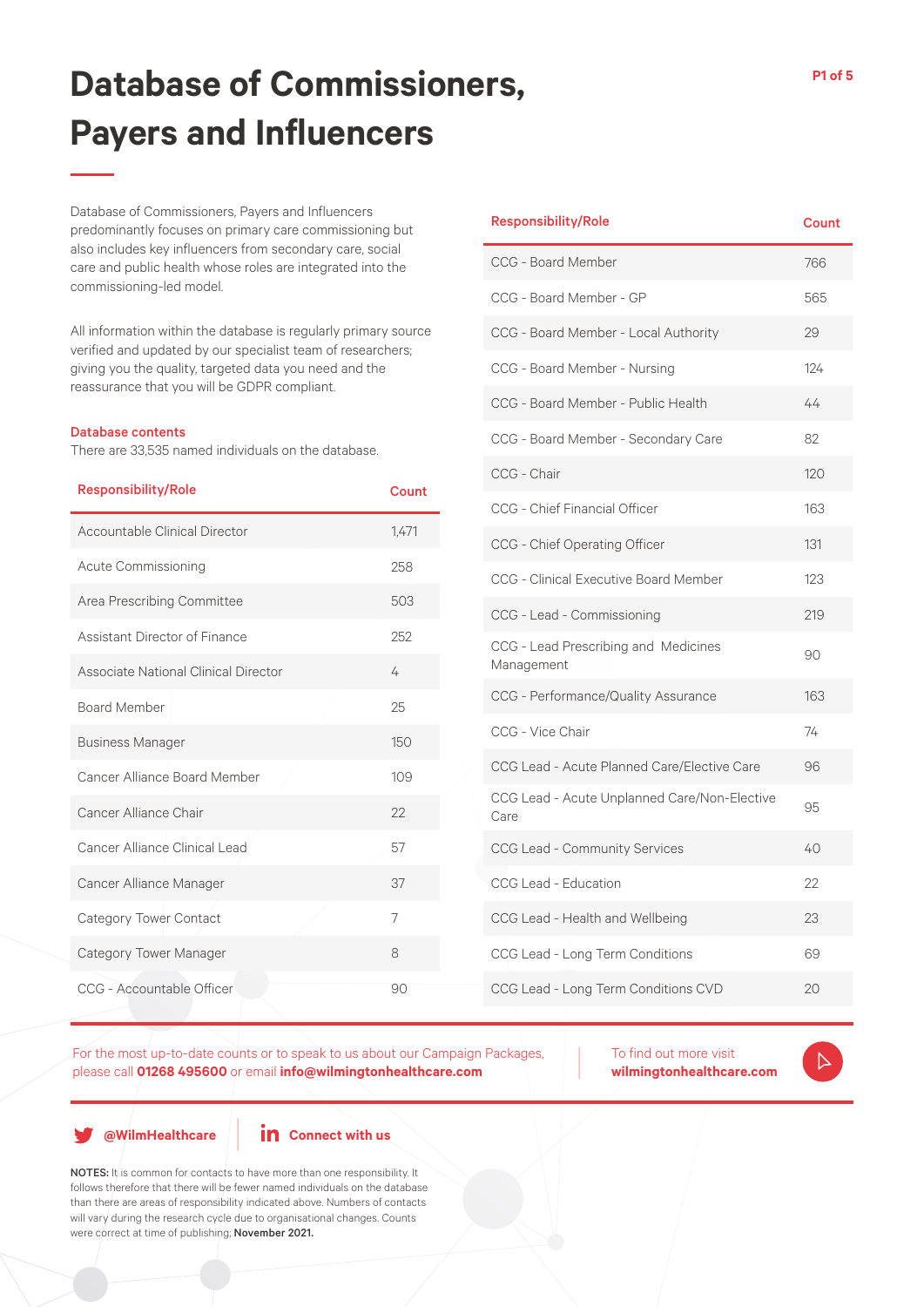| <b>Responsibility/Role</b>                  | <b>Count</b> |
|---------------------------------------------|--------------|
| CCG Lead - Long Term Conditions Diabetes    | 36           |
| CCG Lead - Long Term Conditions Respiratory | 22           |
| CCG Lead - Mental Health                    | 115          |
| CCG Lead - Primary Care Quality             | 198          |
| <b>CCG Locality Chair</b>                   | 211          |
| Chair - Area Prescribing Committee          | 38           |
| Chairman, Clinical Audit Group              | 143          |
| Chairperson                                 | 900          |
| Chief Executive/General Manager             | 965          |
| <b>Chief Pharmacist</b>                     | 504          |
| Clinical Advisory Group Chair               | 160          |
| Clinical Chair (CHDNW)                      | 3            |
| <b>Clinical Directors</b>                   | 1,775        |
| Clinical Lead                               | 3,234        |
| Collaborative Project Manager (CNW)         | 1            |
| Comm Lead - Clinical/Integrated Governance  | 24           |
| Comm Mbr - Clinical/Integrated Governance   | 57           |
| Commissioning                               | 637          |
| <b>Commissioning Contracts Manager</b>      | 168          |
| Committee Chairperson                       | 63           |
| <b>Community Commissioning</b>              | 289          |

| <b>Responsibility/Role</b>                      | <b>Count</b> |
|-------------------------------------------------|--------------|
| Community Pharmacist                            | 3            |
| Director of Finance                             | 1,737        |
| Director of Health & Social Care - Adult        | 204          |
| Director of Health & Social Care - Older People | 195          |
| Director of Nursing                             | 1,114        |
| Director of Public Health                       | 182          |
| Director of Strategic Commissioning             | 86           |
| Director Specialised Commissioning Group        | 8            |
| Directorate Managers                            | 734          |
| Directorate Matron                              | 254          |
| Directorate Pharmacist                          | 124          |
| Directorate Service Manager                     | 654          |
| Drug & Therapeutic Committee                    | 707          |
| Drug Information                                | 322          |
| Drug Purchasing                                 | 285          |
| <b>Executive Member</b>                         | 13           |
| Formulary - Other Publications                  | 33           |
| Formulary Management                            | 105          |
| <b>Head of Clinical Services</b>                | 247          |
| Head of Department                              | 2,192        |
| <b>Head of General Pharmaceutical Svs</b>       | 186          |

For the most up-to-date counts or to speak to us about our Campaign Packages, please call **01268 495600** or email **info@wilmingtonhealthcare.com**

To find out more visit **wilmingtonhealthcare.com**

 $\triangleright$ 

**@WilmHealthcare**

**in** Connect with us

NOTES: It is common for contacts to have more than one responsibility. It follows therefore that there will be fewer named individuals on the database than there are areas of responsibility indicated above. Numbers of contacts will vary during the research cycle due to organisational changes. Counts were correct at time of publishing; November 2021.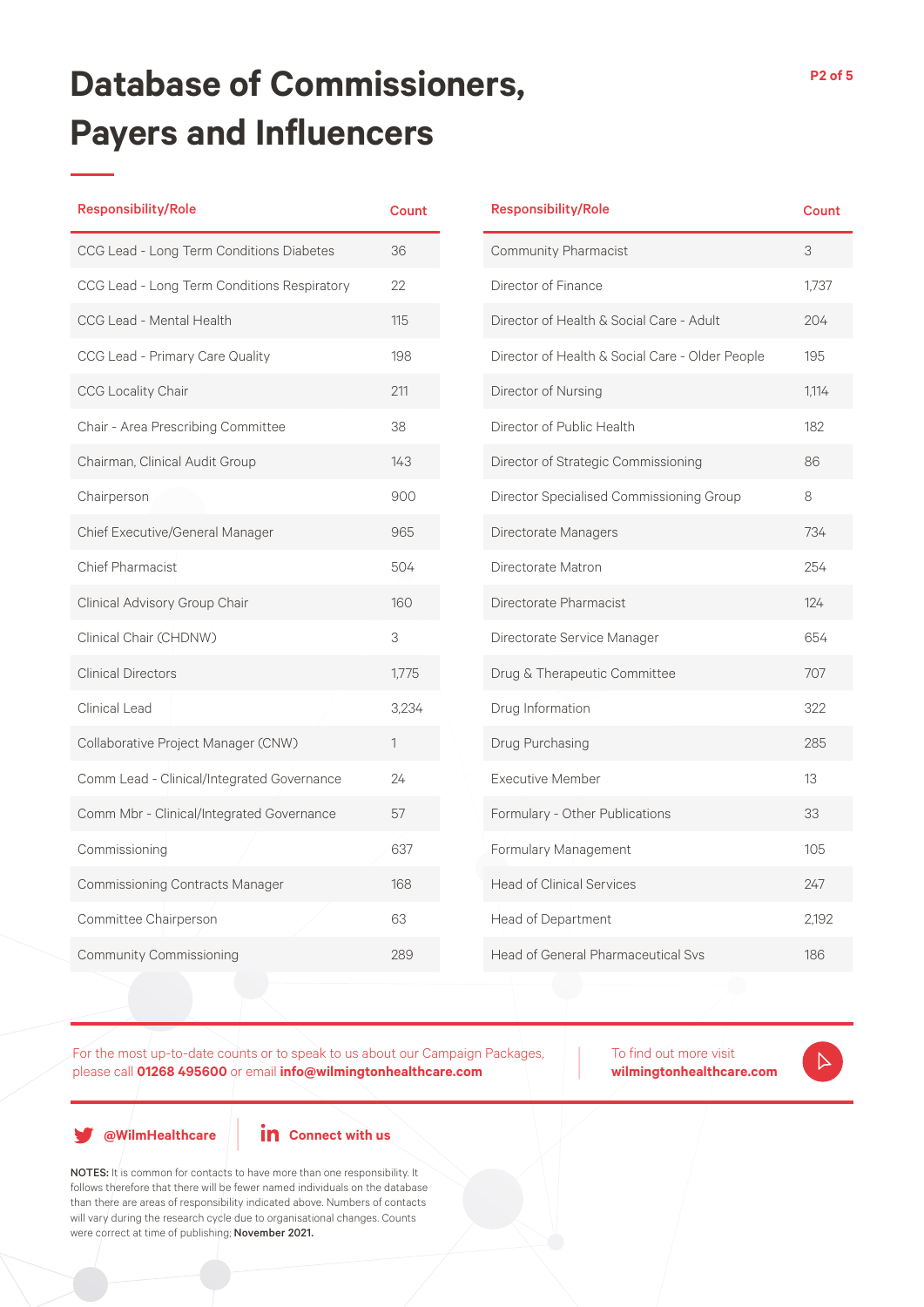| <b>Responsibility/Role</b>                    | <b>Count</b> |
|-----------------------------------------------|--------------|
| Health & Wellbeing Board - Chair              | 160          |
| Health & Wellbeing Board - Consortia Rep      | 323          |
| Health & Wellbeing Board - Elected Member     | 544          |
| Health & Wellbeing Board - HealthWatch Member | 120          |
| Health & Wellbeing Board - Member             | 1,355        |
| Health Promotion And Improvement              | 116          |
| High Cost Drug Pharmacist                     | 116          |
| <b>HSCP Board Member</b>                      | 498          |
| Immunisation Co-ordinator                     | 48           |
| Lead - Allied Health Professionals (CNW)      | 1            |
| Lead - Chemotherapy (CNW)                     | 1            |
| Lead - Director for Procurement               | 216          |
| Lead Clinical Oncologist (CNW)                | 1            |
| Lead Clinician (CHDNW)                        | 8            |
| Lead Clinician (CNW)                          | 9            |
| Lead Manager (CHDNW)                          | 6            |
| Lead Manager (CNW)                            | 9            |
| Lead Nurse                                    | 1,555        |
| Lead Nurse (CHDNW)                            | 1            |
| Lead Nurse (CNW)                              | 4            |
| Lead Pharmacist (CNW)                         | 3            |
| <b>LPC Committee Member</b>                   | 614          |

| <b>Responsibility/Role</b>                        | <b>Count</b> |
|---------------------------------------------------|--------------|
| <b>LPC Manager</b>                                | 65           |
| <b>LPC Secretary</b>                              | 34           |
| <b>Medical Director</b>                           | 966          |
| Member of Executive Mgmt Team                     | 2,859        |
| Mental Health Commissioning                       | 244          |
| National Clinical Director                        | 23           |
| <b>Network Board Member</b>                       | 13           |
| Network Director                                  | 71           |
| NHS Policy Advisory Board Member                  | 94           |
| <b>PCN Board Member</b>                           | 258          |
| PCN Business Manager                              | 156          |
| Performance Management                            | 60           |
| Performance Management Director                   | 281          |
| Pharmaceutical Advisor                            | 315          |
| Pharmaceutical Specialist Commissioning           | 7            |
| Place Based Provider Collaborative Representative | 265          |
| Planning & Strategy                               | 635          |
| Prescribing Advisor                               | 2,725        |
| Primary Care Commissioning Committee - Chair      | 92           |
| Primary Care Commissioning Committee -<br>Member  | 960          |
| Procurement Board Chair                           | 1            |

For the most up-to-date counts or to speak to us about our Campaign Packages, please call **01268 495600** or email **info@wilmingtonhealthcare.com**

To find out more visit **wilmingtonhealthcare.com**

 $\triangleright$ 

**@WilmHealthcare**

**in** Connect with us

NOTES: It is common for contacts to have more than one responsibility. It follows therefore that there will be fewer named individuals on the database than there are areas of responsibility indicated above. Numbers of contacts will vary during the research cycle due to organisational changes. Counts were correct at time of publishing; November 2021.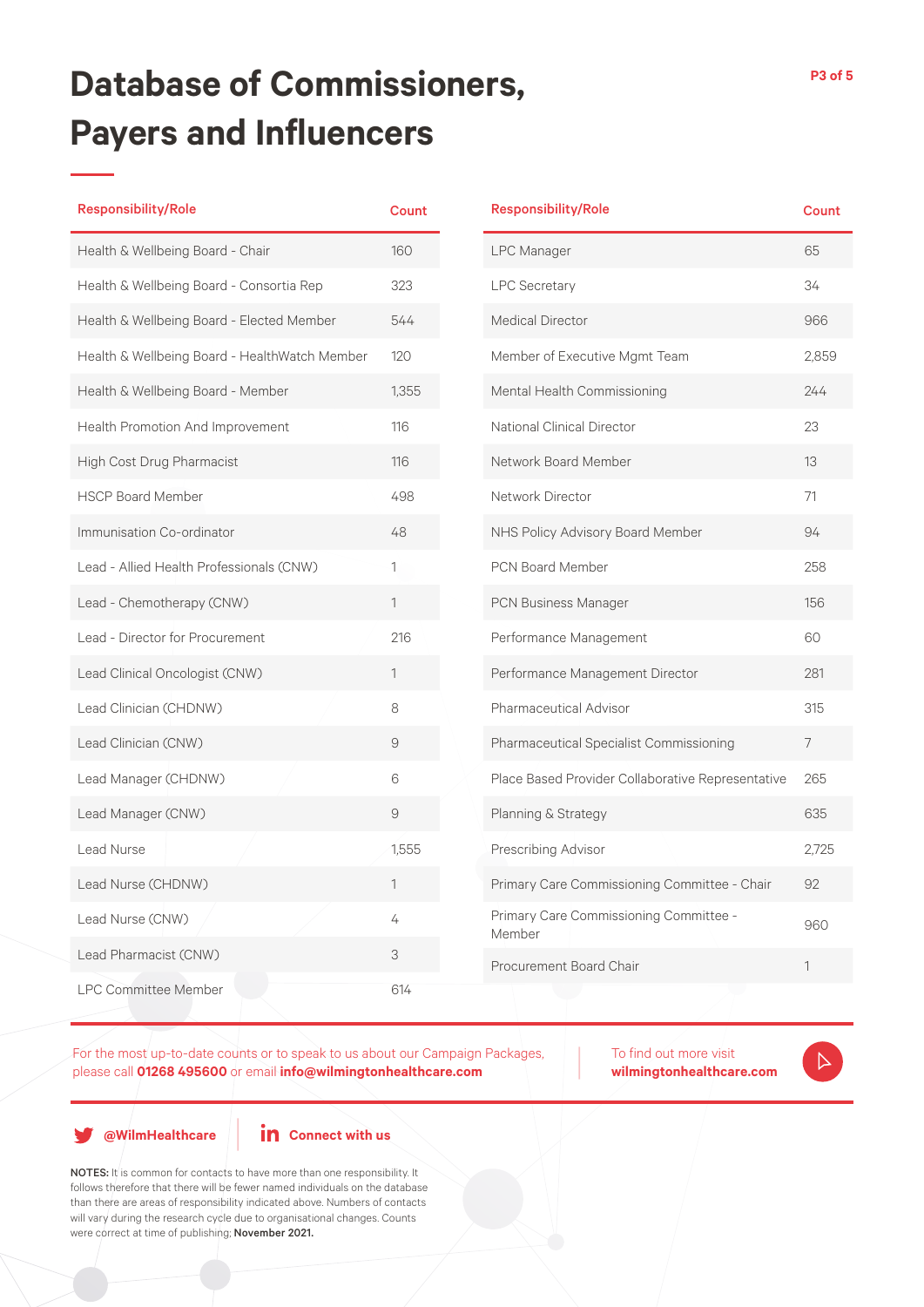| <b>Responsibility/Role</b>                            | <b>Count</b> |
|-------------------------------------------------------|--------------|
| <b>Procurement Board Member</b>                       | 83           |
| Programme Chair                                       | 1            |
| Programme Clinical Advisor                            | 8            |
| Programme Clinical Lead                               | 52           |
| Programme Executive Team                              | 30           |
| <b>Public Health Centre Director</b>                  | 8            |
| Public Health Commissioning                           | 18           |
| <b>Public Health Consultant</b>                       | 322          |
| Purchase Advice                                       | 195          |
| <b>QIPP Lead</b>                                      | 34           |
| Quality Assurance                                     | 1,024        |
| SCN Sub Group Board Member                            | 13           |
| Service Development                                   | 2,186        |
| Service Manager - Other                               | 6            |
| Specialist Buyer                                      | 160          |
| <b>Steering Group Member</b>                          | 217          |
| <b>Strategic Clinical Lead</b>                        | 449          |
| Strategic Commissioning - Drug & Alcohol Misuse       | 28           |
| Strategic Commissioning - Health Promotion            | 16           |
| Strategic Commissioning - Mental Health               | 29           |
| Strategic Commissioning - Screening &<br>Immunisation | 20           |

| <b>Responsibility/Role</b>                          | <b>Count</b>   |
|-----------------------------------------------------|----------------|
| Strategic Commissioning - Sexual Health             | 39             |
| Support Team Board Member                           | 1              |
| Tumour Lead - Breast (CNW)                          | 4              |
| Tumour Lead - Central Nervous System (CNW)          | $\overline{2}$ |
| Tumour Lead - Colorectal (CNW)                      | 6              |
| Tumour Lead - Endocrine/Thyroid (CNW)               | 3              |
| Tumour Lead - Haematology (CNW)                     | 4              |
| Tumour Lead - Head & Neck (CNW)                     | 6              |
| Tumour Lead - Hepatobiliary (CNW)                   | 3              |
| Tumour Lead - Lung (CNW)                            | 6              |
| Tumour Lead - Ovarian (CNW)                         | 8              |
| Tumour Lead - Paediatrics/Adolescents (CNW)         | $\overline{2}$ |
| Tumour Lead - Sarcoma/Bone & Art Cartilage<br>(CNW) | 3              |
| Tumour Lead - Skin (CNW)                            | 6              |
| Tumour Lead - Upper GI (CNW)                        | 7              |
| Tumour Lead - Urological (CNW)                      | 6              |

For the most up-to-date counts or to speak to us about our Campaign Packages, please call **01268 495600** or email **info@wilmingtonhealthcare.com**

To find out more visit **wilmingtonhealthcare.com**

 $\triangleright$ 

**@WilmHealthcare**

**in** Connect with us

NOTES: It is common for contacts to have more than one responsibility. It follows therefore that there will be fewer named individuals on the database than there are areas of responsibility indicated above. Numbers of contacts will vary during the research cycle due to organisational changes. Counts were correct at time of publishing; November 2021.